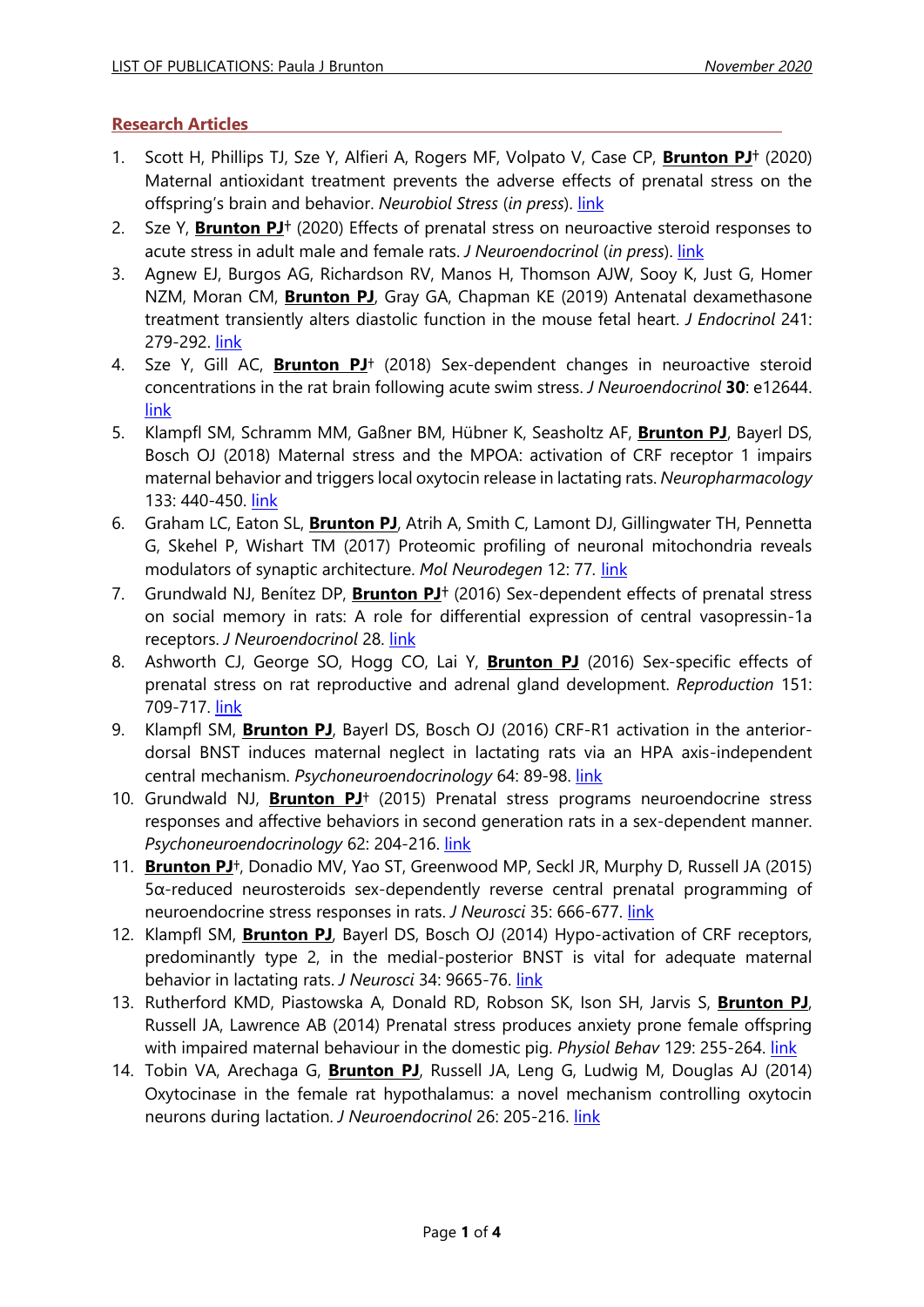- 15. **Brunton PJ**†, Sullivan KM, Kerrigan D, Russell JA, Seckl JR, Drake AJ (2013) [Sex-specific](http://www.ncbi.nlm.nih.gov/pubmed/23428582)  [effects of prenatal stress on glucose homeostasis and peripheral metabolism in rats.](http://www.ncbi.nlm.nih.gov/pubmed/23428582) *J Endocrinol* 217: 161-73. [link](https://doi.org/10.1530/joe-12-0540)
- 16. Sun L, Gooding HL, **Brunton PJ**, Russell JA, Mitchell R, Fleetwood-Walker S (2013) Phospholipase D-mediated hypersensitivity at central synapses is associated with abnormal behaviours and pain sensitivity in rats exposed to prenatal stress. *Int J Biochem Cell Biol* 45: 2706-2712. [link](https://doi.org/10.1016/j.biocel.2013.07.017)
- 17. **Brunton PJ**†, Bales J, Russell JA (2012) [Allopregnanolone and induction of endogenous](http://www.ncbi.nlm.nih.gov/pubmed/22340139)  [opioid inhibition of oxytocin responses to immune stress in pregnant rats.](http://www.ncbi.nlm.nih.gov/pubmed/22340139) *J Neuroendocrinol* 24: 690-700. [link](https://doi.org/10.1111/j.1365-2826.2012.02295.x)
- 18. **Brunton PJ**†, Donadio MV, Russell JA (2011) Sex differences in prenatally programmed anxiety behaviour in rats: differential corticotropin releasing hormone receptor mRNA expression in the amygdaloid complex. *Stress* 14: 34-43. [link](https://doi.org/10.3109/10253890.2011.604750)
- 19. Paris JJ, **Brunton PJ**, Russell JA, Walf AA, Frye CA (2011) Inhibition of  $5\alpha$ -reductase activity in late pregnancy decreases gestational length and fecundity and impairs object memory and central progestogen milieu of juvenile rat offspring. *J Neuroendocrinol* 23: 1079-1090. [link](https://doi.org/10.1111/j.1365-2826.2011.02219.x)
- 20. Paris JJ, **Brunton PJ**, Russell JA, Frye CA (2011) Immune stress in late pregnant rats decreases length of gestation, fecundity, and alters later cognitive and affective behaviour of surviving offspring. Stress 14: 652-664. [link](https://doi.org/10.3109/10253890.2011.628719)
- 21. **Brunton PJ**†, Russell JA (2010) [Prenatal social stress in the rat programmes](http://www.ncbi.nlm.nih.gov/pubmed/20136688?itool=EntrezSystem2.PEntrez.Pubmed.Pubmed_ResultsPanel.Pubmed_RVDocSum&ordinalpos=1)  neuroendocrine and behavioural [responses to stress in the adult offspring: sex specific](http://www.ncbi.nlm.nih.gov/pubmed/20136688?itool=EntrezSystem2.PEntrez.Pubmed.Pubmed_ResultsPanel.Pubmed_RVDocSum&ordinalpos=1)  [effects.](http://www.ncbi.nlm.nih.gov/pubmed/20136688?itool=EntrezSystem2.PEntrez.Pubmed.Pubmed_ResultsPanel.Pubmed_RVDocSum&ordinalpos=1) *J Neuroendocrinol* 22: 258-271. [link](https://doi.org/10.1111/j.1365-2826.2010.01969.x)
- 22. Velmurugan S, **Brunton PJ**, Leng G, Russell JA (2010) Circulating secretin activates supraoptic nucleus oxytocin and vasopressin neurons via noradrenergic pathways in the rat. *Endocrinology* 151: 2861-2868. [link](https://doi.org/10.1210/en.2009-1440)
- 23. **Brunton PJ**†, McKay AJ, Ochędalski T, Rębas E, Piastowska A, Lachowicz A, Russell JA (2009) Central opioid inhibition of neuroendocrine stress responses in pregnancy in the rat is induced by the neurosteroid allopregnanolone. *J Neurosci* 29: 6449-6460. [link](https://doi.org/10.1523/jneurosci.0708-09.2009)
- 24. Brown CH, **Brunton PJ**, Russell JA (2008) Rapid estradiol-17beta modulation of opioid actions on the electrical and secretory activity of rat oxytocin neurons in vivo. *Neurochem Res* 33: 614-623. [link](https://doi.org/10.1007/s11064-007-9506-7)
- 25. **Brunton PJ,** Sausbier M, Wietzorrek G, Sausbier U, Knaus HG, Russell JA, Ruth PA, Shipston MJ (2007) HPA axis hyporesponsiveness to stress in mice deficient for large conductance voltage- and calcium- activated potassium (BK) channels. *Endocrinology* 148: 5496-5506. [link](https://doi.org/10.1210/en.2007-0319)
- 26. **Brunton PJ**†, Bales J, Russell JA (2006) Neuroendocrine stress but not feeding responses to centrally administered neuropeptide Y are suppressed in pregnant rats. *Endocrinology* 147: 3737-3745. [\**Listed by the Faculty of 1000*\*] [link](https://doi.org/10.1210/en.2006-0048)
- 27. **Brunton PJ**†, Sabatier N, Leng G, Russell JA (2006) Suppressed oxytocin neurone responses to immune challenge in late pregnant rats: A role for endogenous opioids. *Eur J Neurosci* 23: 1241-1247. [link](https://doi.org/10.1111/j.1460-9568.2006.04614.x)
- 28. **Brunton PJ**†, Meddle SL, Ma S, Ochędalski T, Douglas AJ, Russell JA (2005) Endogenous opioids and attenuated hypothalamo-pituitary-adrenal axis responses to immune challenge in pregnant rats. *J Neurosci* 25: 5117-5126. [link](https://doi.org/10.1523/jneurosci.0866-05.2005)
- 29. Bosch OJ, Kromer SA, **Brunton PJ**, Neumann ID (2004) Release of oxytocin in the hypothalamic paraventricular nucleus, but not central amygdala or lateral septum in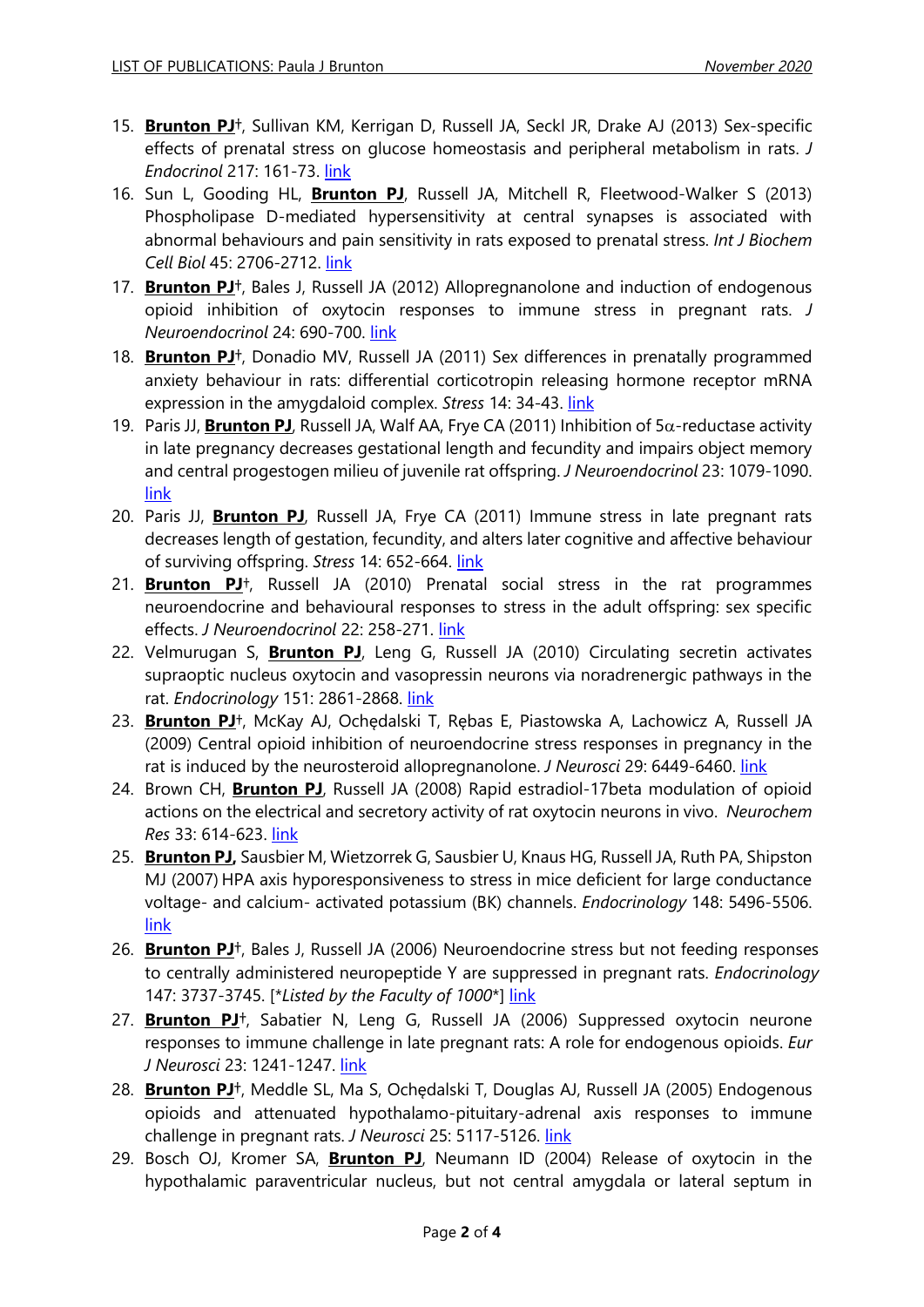lactating residents and virgin intruders during maternal defence. *Neuroscience* 124: 439- 448. [link](https://doi.org/10.1016/j.neuroscience.2003.11.028)

- 30. Douglas AJ, **Brunton PJ**, Bosch OJ, Russell JA, Neumann ID (2003) Neuroendocrine responses to stress in mice: Hyporesponsiveness in pregnancy and parturition. *Endocrinology* 144: 5268-5276. [link](https://doi.org/10.1210/en.2003-0461)
- 31. **Brunton PJ**†, Russell JA (2003) Hypothalamic-pituitary-adrenal responses to centrally administered orexin-A are suppressed in pregnant rats. *J Neuroendocrinol* 15: 633-637. [link](https://doi.org/10.1046/j.1365-2826.2003.01045.x)
- 32. Douglas AJ, Johnstone H, **Brunton P**, Russell JA (2000) Sex steroid induction of endogenous opioid inhibition on oxytocin secretory responses to stress. *J Neuroendocrinol* 12: 343-350. [link](https://doi.org/10.1046/j.1365-2826.2000.00460.x)

**Review Articles**

- 33. Sze Y, **Brunton PJ**† (2020) Sex, Stress and Steroids. *Eur J Neurosci* 52: 2487-2515. [link](https://doi.org/10.1111/ejn.14615)
- 34. Barrientos RM, **Brunton PJ**, Lenz KM, Pyter L, Spencer SJ (2019) Neuroimmunology of the female brain across the lifespan: plasticity to psychopathology. *Brain Behav Immun* 79: 39-55. [link](https://doi.org/10.1016/j.bbi.2019.03.010)
- 35. Russell JA, **Brunton PJ**† (2019) Giving a good start to a new life via maternal brain allostatic adaptations in pregnancy. *Front Neuroendocrinol* 53: 100739. [link](https://doi.org/10.1016/j.yfrne.2019.02.003)
- 36. **Brunton PJ**† (2019) Endogenous opioid signalling in the brain during pregnancy and lactation. *Cell Tissue Res* 375: 69-83. [link](https://doi.org/10.1007/s00441-018-2948-1)
- 37. **Brunton PJ**† (2016) Neuroactive steroids and stress axis regulation: Pregnancy and beyond. *J Steroid Biochem Mol Biol* 160: 160-168. [link](https://doi.org/10.1016/j.jsbmb.2015.08.003)
- 38. **Brunton PJ**† (2015) Programming the brain and behaviour by early life stress: A focus on neuroactive steroids. *J Neuroendocrinol* 27: 468-480. [link](https://doi.org/10.1111/jne.12265)
- 39. Maccari S, Krugers HJ, Morley-Fletcher S, Szyf M, **Brunton PJ**† (2014) The consequences of early life adversity: neurobiological, behavioural and epigenetic adaptations. *J Neuroendocrinol* 26: 707-723. [link](https://doi.org/10.1111/jne.12175)
- 40. **Brunton PJ**†, Russell JA, Hirst JJ (2014) Allopregnanolone in the brain: protecting pregnancy and birth outcomes. Prog Neurobiol 113: 106-136. [link](https://doi.org/10.1016/j.pneurobio.2013.08.005)
- 41. **Brunton PJ**† (2013) Effects of maternal exposure to social stress during pregnancy: consequences for mother and offspring. *Reproduction* 146: R175-189. [link](https://doi.org/10.1530/rep-13-0258)
- 42. **Brunton PJ**, Russell JA (2011) [Neuroendocrine control of maternal stress responses and](http://www.ncbi.nlm.nih.gov/pubmed/21216265)  [fetal programming by stress in pregnancy.](http://www.ncbi.nlm.nih.gov/pubmed/21216265) *Prog Neuropsychopharmacol Biol Psychiatry* 35: 1178-1191. [link](https://doi.org/10.1016/j.pnpbp.2010.12.023)
- 43. **Brunton PJ**, Russell JA (2011) Allopregnanolone and suppressed hypothalamo-pituitaryadrenal axis stress responses in late pregnancy in the rat. *Stress* 14: 6-12. [link](https://doi.org/10.3109/10253890.2010.482628)
- 44. **Brunton PJ**† (2010) Resetting the dynamic range of hypothalamo-pituitary-adrenal axis stress responses through pregnancy. *J Neuroendocrinol* 22: 1198-1213. [link](https://doi.org/10.1111/j.1365-2826.2010.02067.x)
- 45. **Brunton PJ**, Russell JA (2010) Endocrine induced changes in brain function during pregnancy. *Brain Res* 1364: 198-215. [link](https://doi.org/10.1016/j.brainres.2010.09.062)
- 46. **Brunton PJ**, Arunachalam S, Russell JA (2008) Control of neurohypophysial hormone secretion, blood osmolality and volume in pregnancy. *J Physiol Pharmacol* 59; Suppl 8: 27 45. [link](https://pubmed.ncbi.nlm.nih.gov/19258663/)